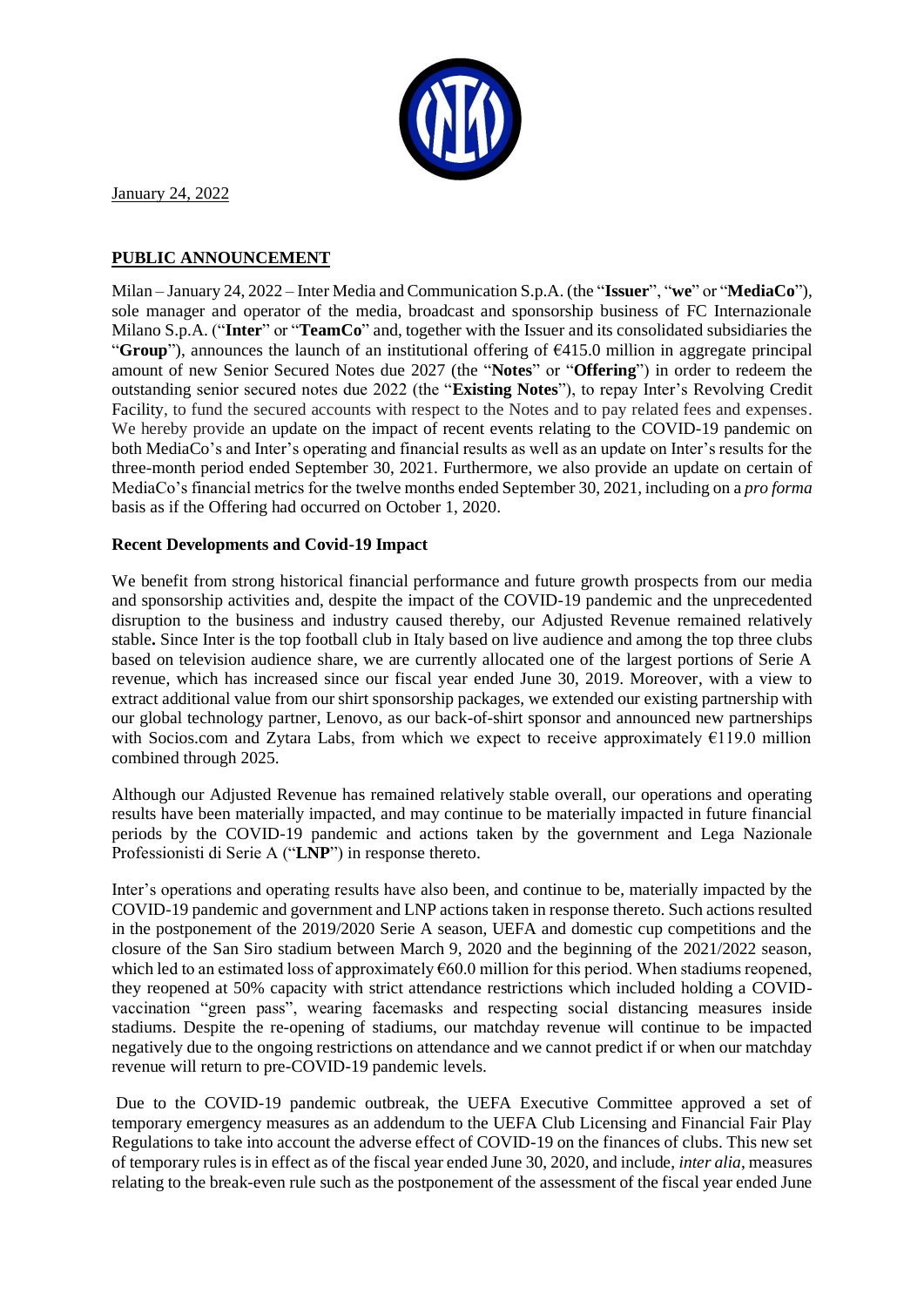

30, 2020 and the fiscal year ended June 30, 2021, as well as the averaging of the combined deficit of 2020 and 2021 fiscal years, together with other COVID-19 specific adjustments. In December, UEFA communicated to Inter that the review performed by the CFCB First Chamber of the break-even information provided by Inter highlighted an aggregate break-even deficit for the monitoring period covering the reporting periods 2018, 2019, 2020 and 2021. Due to the wide range of disciplinary measures potentially imposed by the CFCB, as well as the application of the proportionality principle required by its procedural rules when considering the relevant facts and circumstances contributing to a deviation from FFP rules, and considering the significant discussions underway at an institutional level regarding the reform of the current regulations, we are not in a position to formulate expectations at this stage as to whether UEFA will impose any sanctions as a result of the failure to fulfil the breakeven requirement.

## **TeamCo Results for the Three Months ended September 30, 2021**

Inter's total revenue for the three months ended September 30, 2021 decreased by €48.3 million (or 40.4%) to  $\epsilon$ 71.2 million from  $\epsilon$ 119.5 million for the three months ended September 30, 2020. Such comparison is significantly affected by the impacts of the COVID-19 pandemic and, in particular by:

- the shift of the last part of the 2019/2020 season to the first two months of the 2020/2021 season, which resulted in a revenue deferral of  $\epsilon$ 62.0 million from the fiscal year ended June 30, 2020 to the three months ended September 30, 2020, increasing commercial and media revenue for the three months ended September 30, 2020 by  $\epsilon$ 19.0 million and  $\epsilon$ 43.0 million, respectively;
- the postponement of the start of the 2020/21 season to September 2020, which resulted in the deferred revenue recognition of  $\epsilon$ 16.0 million to the last three quarters of the fiscal year ended June 30, 2021, decreasing commercial and media revenue for the three months ended September 30, 2020 by  $\epsilon$ 6.0 million and  $\epsilon$ 10.0 million, respectively; and
- all matches played behind closed doors in the three months ended September 30, 2020 compared to matches played at 50% spectator capacity in the three months ended September 30, 2021, generating an increase in matchday revenue for the three months ended September 30, 2021 of €6.1 million.

In addition, the net decrease of total revenue in the three months ended September 30, 2021 compared to the three months ended September 30, 2020 was also driven by the termination of the contract with Beijing Imedia Advertising Co., Ltd effective from July 1, 2021 (whereas, in the three months ended September 30, 2020, we recognized  $66.3$  million of revenue under this agreement). Inter's total operating costs for the three months ended September 30, 2021 increased by  $\epsilon$ 18.9 million (or 17.1%) to  $\epsilon$ 129.3 million from  $\epsilon$ 110.5 million for the three months ended September 30, 2020 driven by:

- direct costs (agent fees and FIFA solidarity contribution) incurred in respect of the sale of the registration rights of players Achraf Hakimi to Paris Saint-Germain Football Club in July 2021 and Romelu Lukaku to Chelsea Football Club in August 2021;
- impairment of assets amounting to  $E$ 15.3 million for the three months ended September 30, 2021 (nil for the three months ended September 30, 2020), related to the write-down of the net book value of the registration rights as of the date of resolution, on mutual consent, of the contract with First Team player Christian Eriksen who, following a serious injury during the European Championships in June 2021, was banned by the Italian medical authority in December 2021 from playing in Serie A;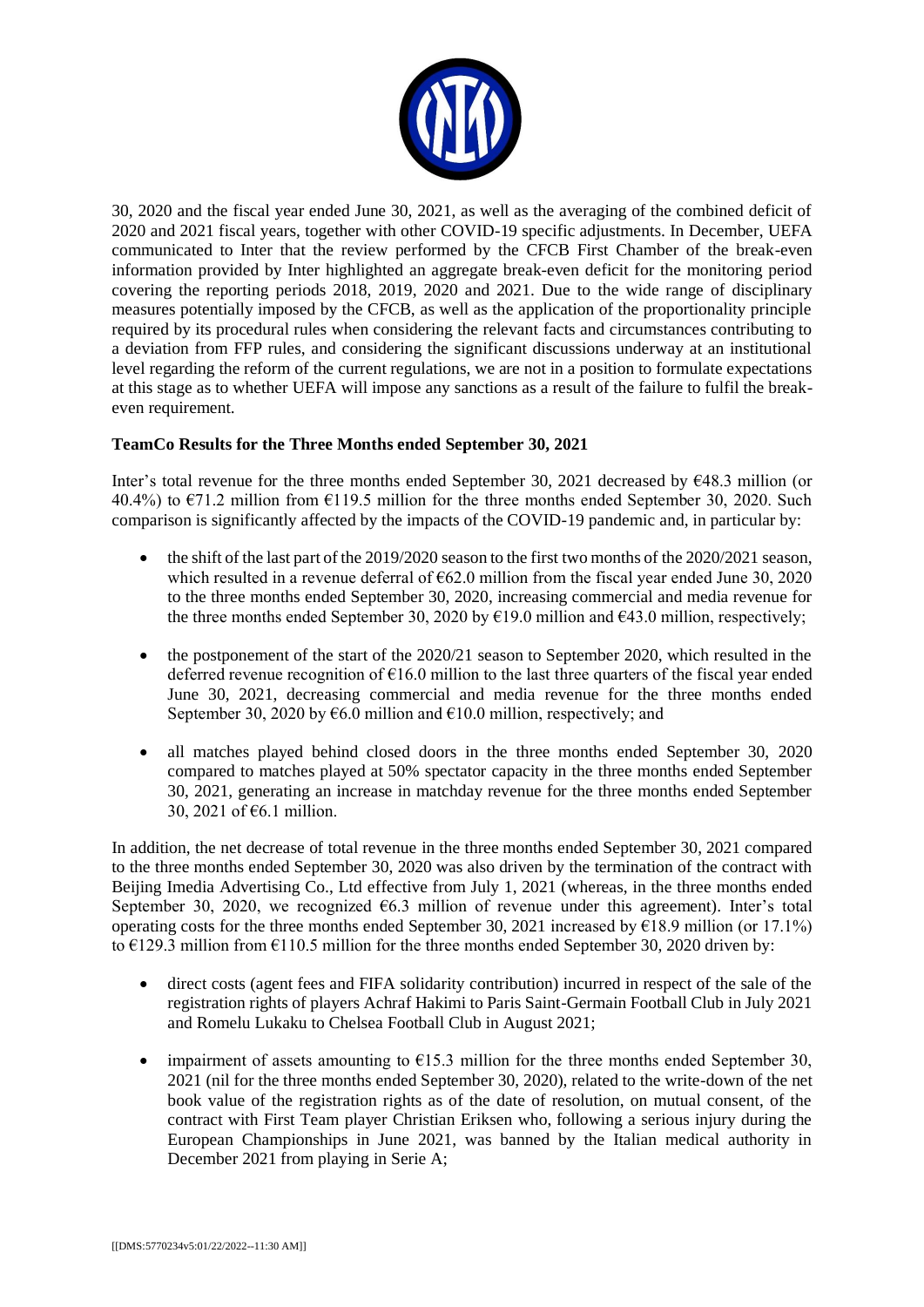

- direct home match organization costs related to the partial re-opening of San Siro; and
- a penalty incurred for the cancellation of the commercial summer tour originally planned in Florida (cancellation decided to avoid any risk related to COVID-19 infections).

The increase in total operating costs was partially mitigated by lower amortization of player registration rights (a decrease of  $\epsilon$ 7.0 million or 20.7%) following actions undertaken in the 2021 summer transfer campaign and, in particular, (i) the early termination of contracts with certain players and (ii) the sale of registration rights of players with high amortization charge replaced by players with lower acquisitions costs.

## **Inter's Liquidity Resources**

Cash flow from operating activities for the three months ended September 30, 2021 decreased by  $\epsilon$ 13.6 million (or 63.8%) to  $\epsilon$ 7.7 million from  $\epsilon$ 21.4 million for the three months ended September 30, 2020. This decrease was primarily due to the  $654.6$  million reduction in cash flow from operating activities before changes in net working capital driven by the reduction in revenue, which was partially offset by an improvement from changes in net working capital in the amount of €44.1 million. Such improvement is mainly related to the variation of trade and other receivables, which, in the three months ended September 30, 2020, was negatively impacted by an increase resulting from the collection timing of international and regional sponsorship contracts, the general impact on the timing of collection of other trade receivables resulting from the COVID-19 pandemic and the consequent shift of the 2019/2020 and 2020/2021 sporting seasons.

Cash flow from investing activities for the three months ended September 30, 2021 increased by  $\epsilon$ 154.3 million to cash inflows of  $\epsilon$ 23.7 million from cash used in investing activities of  $\epsilon$ 130.6 million for the three months ended September 30, 2020. The increase was primarily due to a  $\epsilon$ 130.7 million increase in net inflow relating to player trading, favorably affected by collections made in the three months ended September 30, 2021 in respect of the sale of the registration rights of the players Achraf Hakimi and Romelu Lukaku.

Inter uses its cash on hand to pay operating expenses, staff costs, interest payments and other liabilities as they become due and Inter's sources of liquidity have historically been the shareholder loans and other distributions by MediaCo, including through upstream loans and dividends. As of September 30, 2021, the Group's consolidated net financial position decreased by  $\epsilon$ 37.5 million (or 10.4%) to  $\epsilon$ 322.5 million from €360.0 million as of June 30, 2021. As of September 30, 2021, Inter's revolving credit facility was fully drawn and is expected to be repaid and cancelled in connection with the Offering, and Inter will not enter into a new revolving credit facility in lieu thereof. On May 20, 2021 and June 25, 2021, respectively, Grand Tower S.à r.l. ("**HoldCo**" or "**Grand Tower**"), Inter's direct majority shareholder, extended loans of €50.0 million and €25.0 million to Inter (the "**HoldCo Loans**") in order to finance the Group's liquidity needs. The HoldCo Loans accrue interest at a rate of 8% per annum. Principal and interest thereunder will not be payable in cash prior to 12 months after the repayment of the Existing Notes. Historically, Suning has committed to providing Inter with the financial support it required and, from time to time, has extended the maturity of the shareholder loans made to Inter and/or capitalized amounts outstanding thereunder. In fact, as of September 30, 2021, an amount equal to  $\epsilon$ 15 million under the HoldCo Loans was converted into equity and the total amount outstanding under the HoldCo Loans was  $661.2$  million (including accrued interest) whereas the principal amount of the shareholder loans granted by Great Horizon and Suning Sports was converted into equity and the total amount outstanding of €16.0 million related to accrued interest. As of September 30, 2021 and December 31, 2021, cash on hand at Grand Tower amounted to  $\epsilon$ 132.0 million and  $\epsilon$ 131.6 million (unaudited), respectively. We currently expect that the  $E133.2$  million (unaudited) of cash on hand at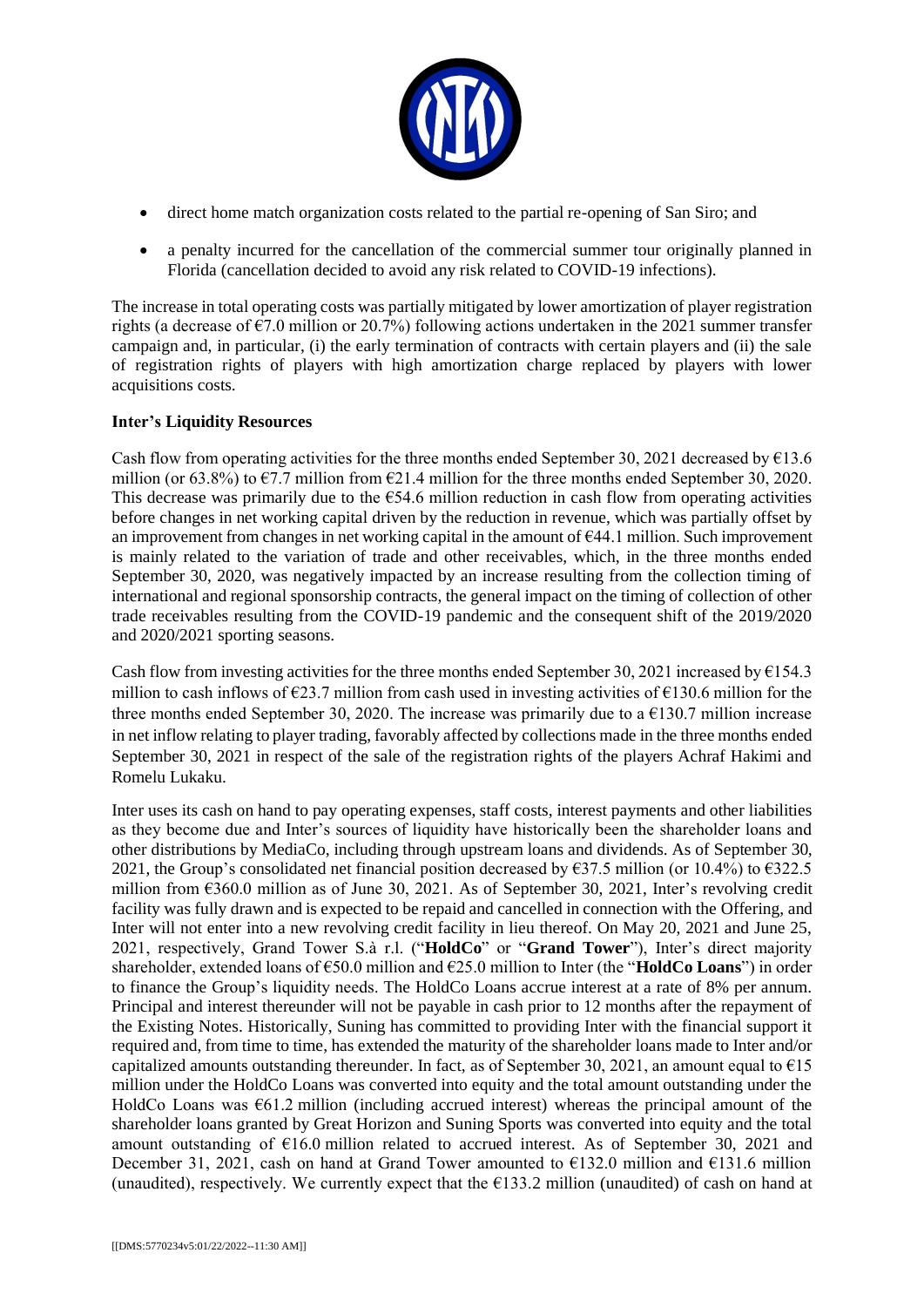

Inter as of December 31, 2021 (compared to  $\epsilon$ 129.3 million as of September 30, 2021) and cash generated from ongoing operations will allow Inter to operate for the remainder of the fiscal year ending June 30, 2022 without the need for additional shareholder funding. The HoldCo Loans were financed using certain proceeds from a financing (the "**HoldCo Financing**") made available to HoldCo by funds affiliated with Oaktree Capital Management. The HoldCo Financing of  $\epsilon$ 275.0 million matures in May 2024. The proceeds from the HoldCo Financing may primarily be used by Grand Tower to fund Inter's liquidity and operations and to pay certain fees and expenses in connection with the financing. The remaining net proceeds of the HoldCo Financing may be made available from Grand Tower to Inter from time to time via intercompany loans, including the HoldCo Loans or equity injections, for Inter's liquidity and other operational needs, provided that there is no ongoing event of default under the HoldCo Financing, including as a result of a failure to comply with financial and other maintenance covenants thereunder. The HoldCo Financing also provides that the lenders can cause HoldCo to redeem the HoldCo Financing in connection with certain change of control events. Finally, the HoldCo Financing is not guaranteed by Inter or the Issuer, it is not secured by any assets of Inter and its subsidiaries, including the Issuer, and is secured in part by pledges of shares over Great Horizon S.à r.l., Grand Sunshine S.à r.l., Grand Tower, Inter and International Sports Capital S.p.A.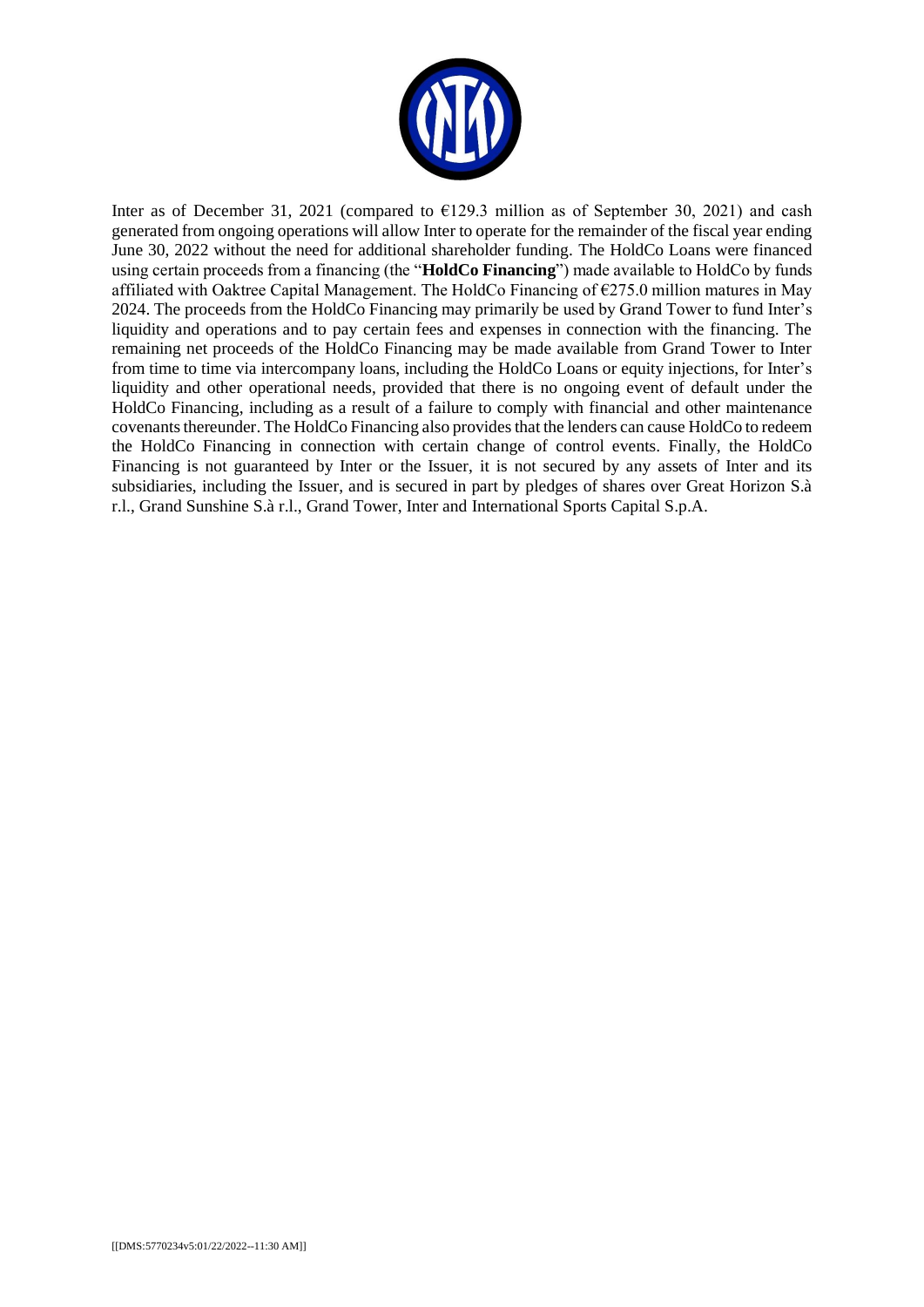

#### **MediaCo Historical and Pro Forma Financial metrics**

#### **Other Issuer Financial Information:**

|                                                                                       | As of and for the<br>twelve months ended<br><b>September 30, 2021</b> |
|---------------------------------------------------------------------------------------|-----------------------------------------------------------------------|
| (in millions of $\epsilon$ , except ratios and percentages or as otherwise indicated) | (unaudited)                                                           |
|                                                                                       | 338.2                                                                 |
|                                                                                       | (10.4)                                                                |
|                                                                                       | 327.8                                                                 |
|                                                                                       | 70.6                                                                  |
|                                                                                       | 344.4                                                                 |
| Ratio of Pro Forma Net Financial Indebtedness to Cash Available for Debt              |                                                                       |
|                                                                                       | 1.1x                                                                  |
|                                                                                       | 14.4x                                                                 |

<sup>(1)</sup> Cash Available for Debt Service is defined as the difference between Cash Inflows and Cash Outflows. Cash Available for Debt Service amounted to €269.0 million, €252.5 million and €308.3 million for the fiscal years ended June 30, 2019, June 30, 2020 and June 30, 2021, respectively.

- (3) *Pro Forma* Net Financial Indebtedness is defined as total financial indebtedness based on nominal figures net of *Pro Forma* Cash and Cash Equivalents.
- (4) Ratio of *Pro Forma* Net Financial Indebtedness to Cash Available for Debt Service is defined as the ratio of the Issuer's *Pro Forma* Net Financial Indebtedness to the Issuer's Cash Available for Debt Service for the twelve months ended September 30, 2021.
- (5) *Pro Forma* Debt Service Coverage Ratio is the ratio of the Issuer's Cash Available for Debt Service for the twelve months ended September 30, 2021 to the Issuer's debt service for the twelve months ended September 30, 2021, as adjusted for the Refinancing Transactions as if they had occurred on October 1, 2020 (and excluding amortization payments made during such period). The Issuer's debt service for the twelve months ended September 30, 2021 is based on an assumed interest rate relating to the Notes (and does not include any mandatory amortization payments as the first mandatory amortization redemption payment of €4.4 million will not be due until June 30, 2024). Accordingly, the *Pro Forma* Debt Service Coverage Ratio would change if the actual interest rate for the Notes were different and such change could be significant. Debt Service, which is defined as the sum of interest and other financial expenses paid and repayments of the Existing Notes, amounted to €26.0 million for the twelve months ended September 30, 2021 (compared to €20.8 million, €20.8 million and €26.0 million for the fiscal years ended June 30, 2019, June 30, 2020 and June 30, 2021, respectively). The Debt Service Coverage Ratio, which is defined as the ratio of Cash Available for Debt Service to Debt Service, was 12.6x for the twelve months ended September 30, 2021 (compared to 12.9x, 12.1x and 11.9x for the fiscal years ended June 30, 2019, June 30, 2020 and June 30, 2021, respectively). For a reconciliation of cash flow from financing activities as reported in the Issuer's financial statements to Debt Service for the twelve months ended September 30, 2021, see "*Management's Discussion and Analysis of Financial Condition and Results of Operations of the Issuer—Debt Service*".

<sup>&</sup>lt;sup>(2)</sup> *Pro Forma* Cash and Cash Equivalents is defined as cash held in the Secured Accounts (including the Debt Service Account and the Debt Service Reserve Account) *pro forma* for the Offering as if the Offering had occurred on September 30, 2021. Such amount includes approximately €21.0 million expected to be upstreamed to Inter on or prior to the Issue Date and assumes settlement of the Offering occurring on February 9, 2022.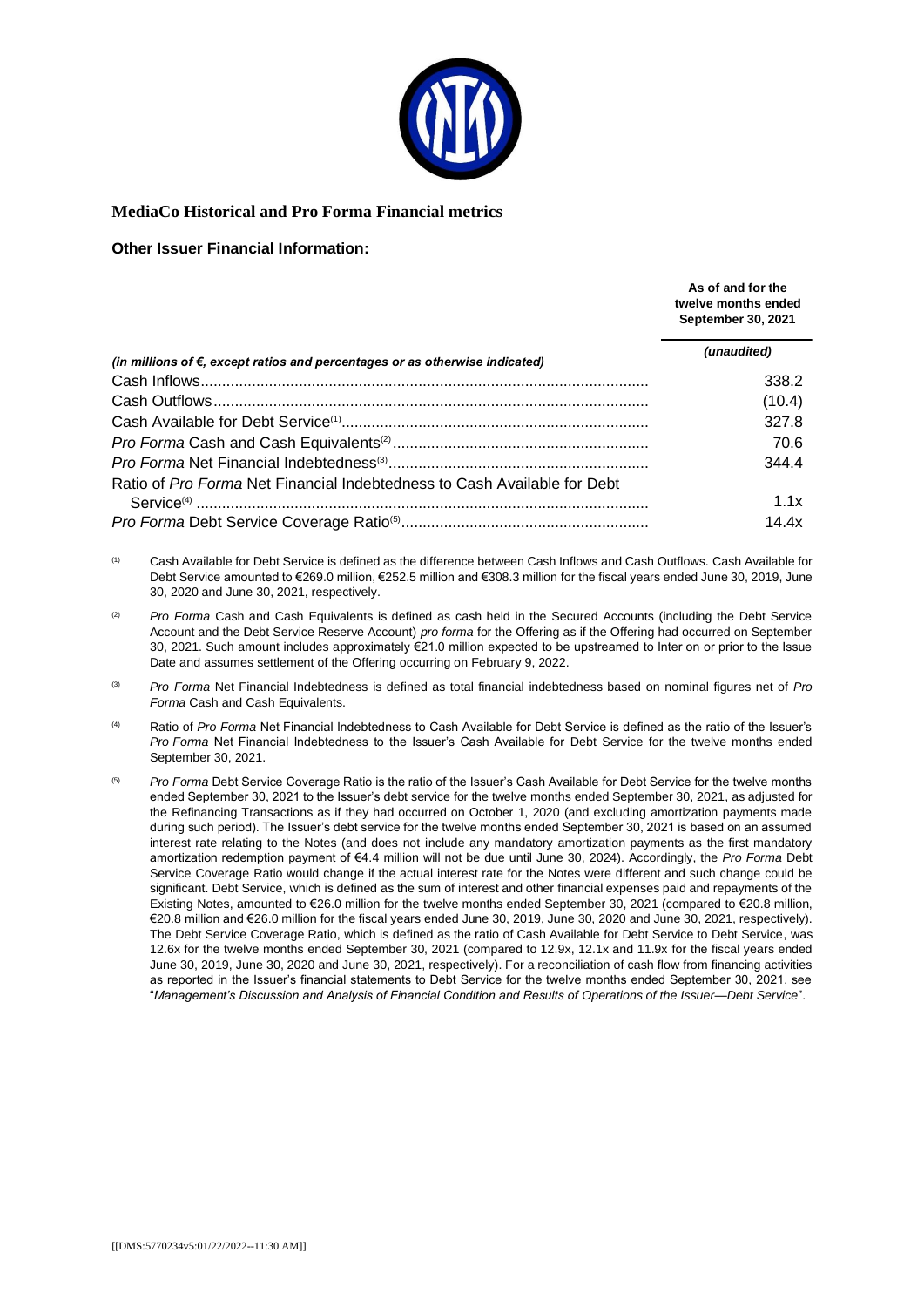

#### **Certain Estimated Issuer Financial Information:**

|                                                                                       | <b>Estimated</b><br>for the<br>twelve months<br>ending<br>September 30,<br>2022 |
|---------------------------------------------------------------------------------------|---------------------------------------------------------------------------------|
| (in millions of $\epsilon$ , except ratios and percentages or as otherwise indicated) | (unaudited)                                                                     |
|                                                                                       | 221.0                                                                           |
|                                                                                       | (17.8)                                                                          |
|                                                                                       | 203.2                                                                           |
|                                                                                       | (22.8)                                                                          |
|                                                                                       | 8.9x                                                                            |

(1) *Pro Forma* Estimated Cash Inflows is defined as Cash Inflows that we estimate that we will generate in the twelve months ending September 30, 2022. A significant majority of *Pro Forma* Estimated Cash Inflows relates to revenue that is currently contracted throughout the period. In making such estimates, we also make certain assumptions due to the COVID-19 pandemic impact or otherwise, including that contracts currently in place may be canceled, subject to contractual reductions or negotiations, or that the counterparties will fulfill their obligations or otherwise make payment on a timely basis. The remaining amount of *Pro Forma* Estimated Cash Inflows relates to revenue from contracts that are up for renewal during the twelve months ending September 30, 2022 and are assumed to be renewed at the same levels as the existing contractual arrangements provide for the relevant period not under contract. The renewal of such contracts may not occur on the same terms or at all for reasons such as the impact of the COVID-19 pandemic, Inter's poor on-pitch performance, a decrease in Inter's popularity, general economic conditions or otherwise or for no reason. In making such estimates, the Issuer also makes certain assumptions in respect of Inter's on-pitch performance, such as, for example, in the following season, Inter will participate in the UEFA Champions League. *Pro Forma* Estimated Cash Inflows is an estimate, is forward-looking in nature and is provided for information purposes only. This estimate is based on assumptions made by us that are inherently uncertain and, although considered reasonable by us, are subject to significant business, economic and competitive uncertainties and contingencies, including the impact of the COVID-19 pandemic, the timing of payments, regulatory restrictions or other impacts, all of which are difficult to predict and many of which are beyond our control. Accordingly, there can be no assurance that the estimated Cash Inflows will be realized for the twelve months ending September 30, 2022 or for any other period. Our actual results in the future will vary from estimated results and such variations may be material. See "*Presentation of Financial Information*" and "*Forward-Looking Statements*".

- <sup>(2)</sup> Pro Forma Estimated Cash Outflows is defined as Cash Outflows that we have estimated for the twelve months ending September 30, 2022. *Pro Forma* Estimated Cash Outflows is an estimate, is forward-looking in nature and is provided for information purposes only. This estimate is based on assumptions made by us that are inherently uncertain and, although considered reasonable by us, are subject to significant business, economic and competitive uncertainties and contingencies, including the impact of the COVID-19 pandemic, the timing of payments, regulatory restrictions or other impacts, all of which are difficult to predict and many of which are beyond our control, including due to further impacts of the COVID-19 pandemic, increased personnel costs, costs of services or tax liabilities, write-downs of trade receivables, write-downs of intangible assets, changes in exchange rates or interest rates or otherwise. Accordingly, there can be no assurance that the estimated revenues will be realized. Our actual results in the future may vary from estimated results and such variations may be material. See "*Presentation of Financial Information*" and "*Forward-Looking Statements*".
- (3) *Pro Forma* Estimated Cash Available for Debt Service is defined as the difference between *Pro Forma* Estimated Cash Inflows and *Pro Forma* Estimated Cash Outflows. See "*Presentation of Financial Information*" and "*Forward-Looking Statements*".
- (4) *Pro Forma* Estimated Total Issuer Debt Service is defined as the estimated interest expense of the Issuer in respect of the Notes, after giving effect to the Refinancing Transactions for the twelve months ending September 30, 2022 as if they had occurred on October 1, 2021. *Pro Forma* Estimated Total Issuer Debt Service does not take into account any semi-annual amortization payments on the Notes as the first such payment will be on June 30, 2024.
- (5) *Pro Forma* Estimated Debt Service Coverage Ratio is defined as the ratio of *Pro Forma* Estimated Cash Available for Debt Service to *Pro Forma* Estimated Total Issuer Debt Service. The calculation of *Pro Forma* Estimated Debt Service Coverage Ratio that is provided in this Offering Memorandum may be different than the calculation of *Pro Forma* Estimated Debt Service Coverage Ratio pursuant to the Indenture because the Indenture will permit us to take into account not only contractual arrangements up for renewal but also certain new contracts expected to be entered into during the applicable period. See "*Presentation of Financial Information*" and "*Forward-Looking Statements*".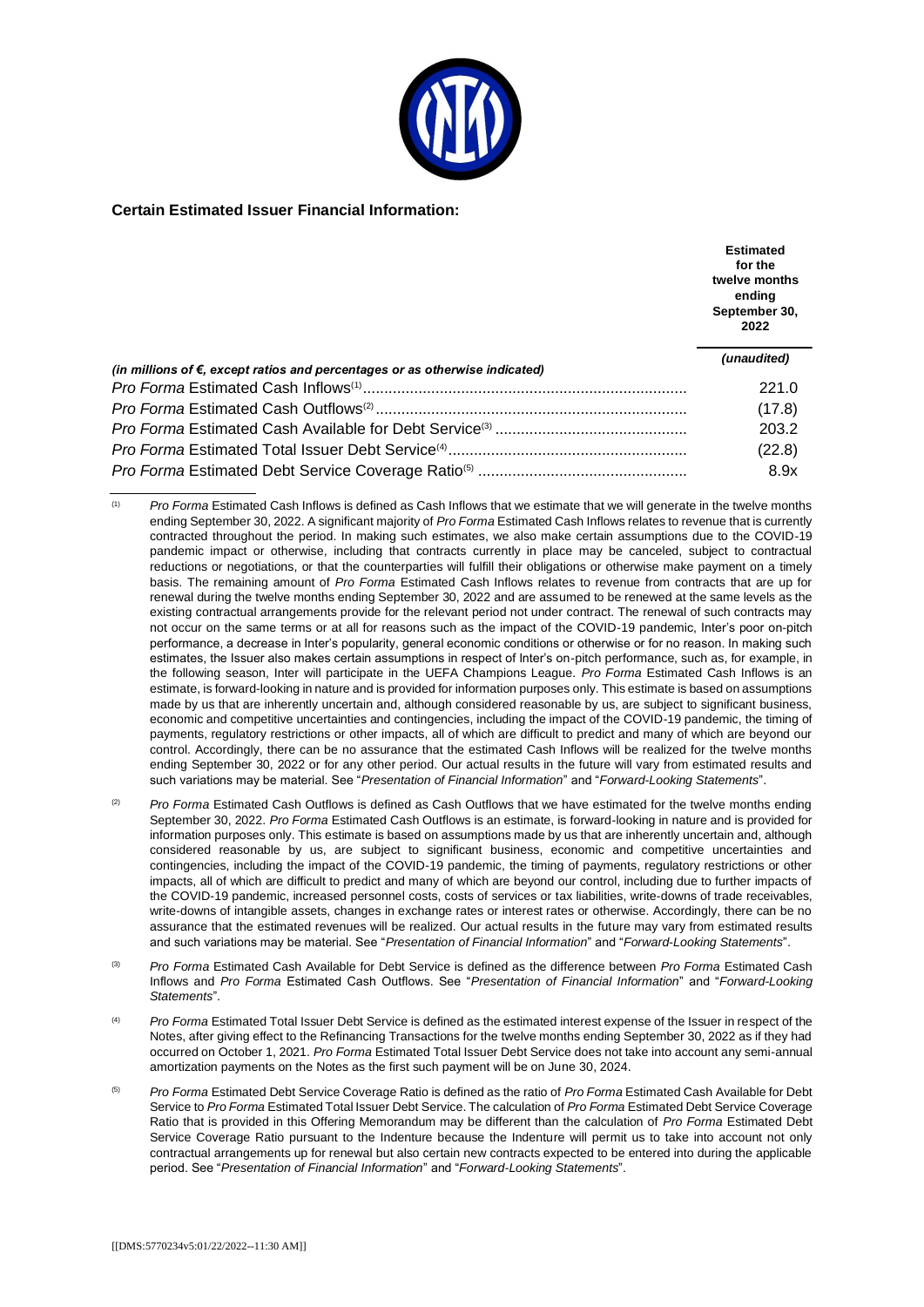

**Prospective investors in the Notes are cautioned not to rely on, and will be deemed not to have relied on, the estimates under "***Certain Estimated Issuer Financial Information***". See "***Forward-Looking Statements***" and "***Risk Factors—Risks Related to the Issuer—We present certain estimates in respect of Pro Forma Estimated Cash Inflows, Pro Forma Estimated Cash Outflows and the Pro Forma Estimated Debt Service Coverage Ratio for the twelve months ending September 30, 2022, which are based on assumptions in respect of, among others, the renewals of certain agreements and assumptions and expectations in respect of certain expenses and other Cash Outflows over such period; the accuracy of these estimates depends upon the accuracy of assumptions involving factors that are beyond our control and are subject to known and unknown risks, uncertainties and other factors***".**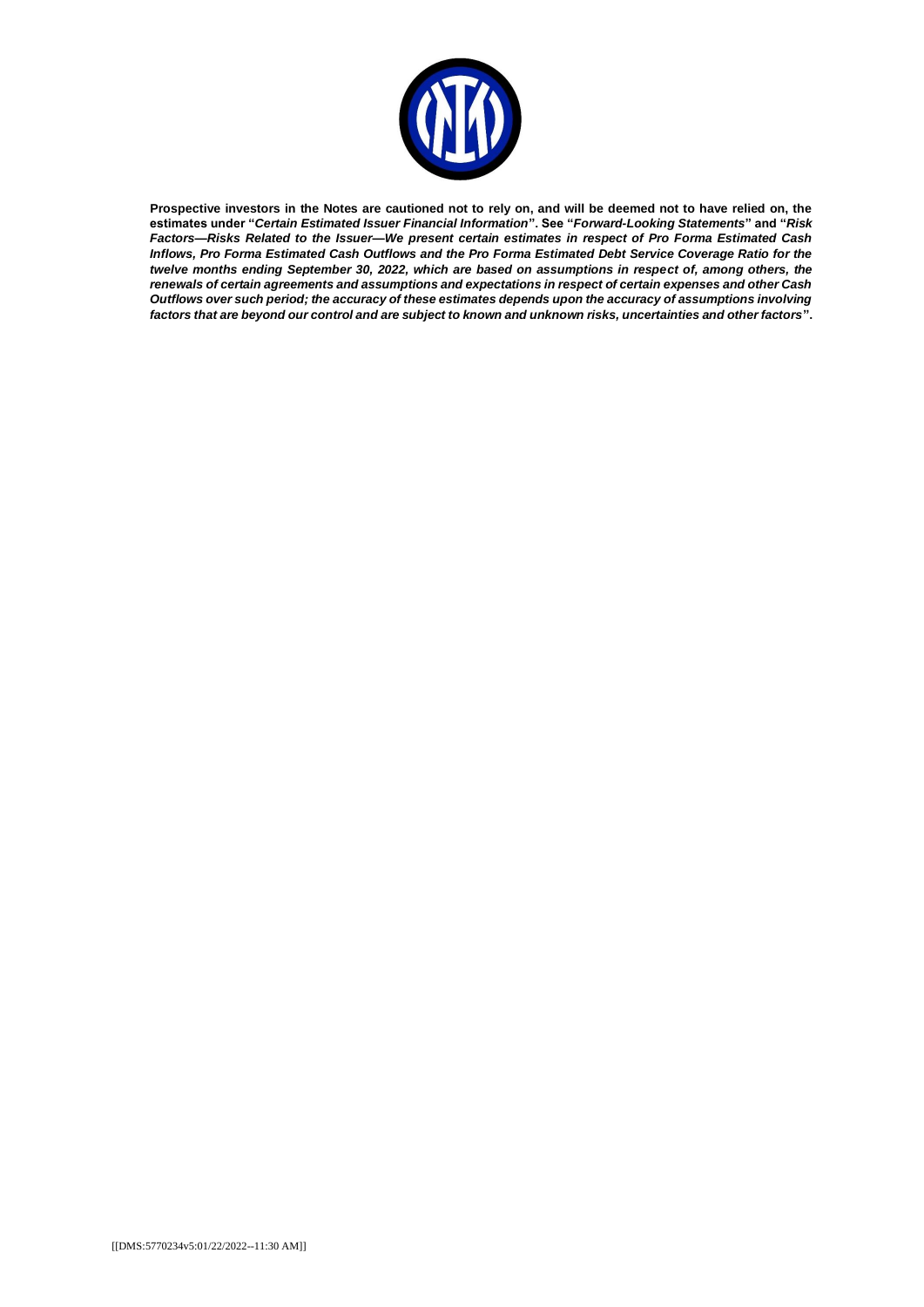

#### **Notice**

*This announcement constitutes a public disclosure of inside information by the Group under Regulation (EU) 596/2014 of 16 April 2014. The Notes are being offered only to qualified institutional buyers in the United States in accordance with Rule 144A under the U.S. Securities Act of 1933, as amended (the "Securities Act"), and outside the United States in accordance with Regulation S under the Securities Act (provided that investors resident in a member state of the European Economic Area (the "EEA") must be qualified investors (within the meaning of Article 2(e) of Regulation 2017/1129/EU (the "Prospectus Regulation") and any relevant implementing measure in each member state of the EEA) and not retail investors (as defined below) and residents in the United Kingdom must be qualified investors pursuant to the Prospectus Regulation as it forms part of domestic law by virtue of the European Union (Withdrawal) Act 2018 (the "EUWA") (the "UK Prospectus Regulation")). This document is not an offer of securities for sale in the United States. The Notes may not be sold in the United States unless they are registered under the Securities Act or are exempt from registration. The offering of Notes described in this announcement has not been and will not be registered under the Securities Act, and accordingly any offer or sale of Notes may be made only in a transaction exempt from the registration requirements of the Securities Act. It may be unlawful to distribute this document in certain jurisdictions and the information in this document does not constitute an offer to sell or an invitation to subscribe for or purchase any of the Notes in any jurisdiction in which such offer or invitation is not authorized or to any person to whom it is unlawful to make such an offer or invitation. Promotion of the Notes in the United Kingdom is restricted by the Financial Services and Markets Act 2000 (the "FSMA"), and accordingly the Notes are not being promoted to the general public in the United Kingdom. This announcement is for distribution only to, and is only directed at, persons who (i) have professional experience in matters relating to investments falling within Article 19(5) of the Financial Services and Markets Act 2000 (Financial Promotion) Order 2005, as amended (the "Financial Promotion Order"), (ii) are persons falling within Article 49(2)(a) to (d) (high net worth companies, unincorporated associations, etc.) of the Financial Promotion Order, (iii) are persons outside the United Kingdom or (iv) are persons to whom an invitation or inducement to engage in investment activity within the meaning of section 21 of the FSMA in connection with the issue or sale of any securities may otherwise lawfully be communicated or caused to be communicated (all such persons together being referred to as "relevant persons"). This announcement is directed only at relevant persons and must not be acted on or relied on by anyone who is not a relevant person. The Notes are being offered solely to "qualified investors" as defined in the UK Prospectus Regulation. In addition, if and to the extent that this announcement is communicated in, or the offer of securities to which it relates is made in the United Kingdom or in any EEA member state that has implemented the Prospectus Regulation, this announcement and the offering of any securities described herein are only addressed to and directed at persons in that member state who are if an investor is a resident of the United Kingdom or the EEA, only to an investor that is not a retail investor. If you and any customers you represent are a resident of a member state of the EEA, a retail investor means a person who is one (or more) of (i) a retail client as defined in point (11) of Article 4(1) of Directive 2014/65/EU (as amended or superseded, "MiFID II"), (ii) a customer within the meaning of Directive 2016/97/EU (as amended or superseded, the "Insurance Distribution Directive"), where that customer would not qualify as a professional client as defined in point (10) of Article 4(1) of MiFID II, or (iii)* not a qualified investor as defined in the Prospectus Regulation. Consequently, no key information document *required by Regulation (EU) No 1286/2014 (as amended, the "PRIIPs Regulation") for offering or selling the Notes or otherwise making them available to retail investors in the EEA has been prepared and therefore offering or selling such debt securities or otherwise making them available to any retail investor in the EEA may be unlawful under the PRIIPs Regulation. The offer and sale of the Notes in the EEA member states will be made pursuant to an exception under the Prospectus Regulation, as implemented in the EEA member states, from the requirement to produce a prospectus for offers of securities. This announcement does not constitute a prospectus within the meaning of the Prospectus Regulation or an offer to the public. If you and any customers you represent are a resident of the UK, a retail investor means a (i) retail client, as defined in point (8) of Article 2 of Regulation (EU) No. 2017/565 as it forms part of domestic law by virtue of the EUWA, or (ii) a customer within the meaning of the provisions of and any rules or regulations made under, the Financial Services and Markets Act 2000, as amended (the "FSMA") to implement Directive (EU) 2016/97, where that customer would not qualify as a professional client, as defined in point (8) of Article 2(1) of Regulation (EU) No. 600/2014 as it forms part of domestic law by virtue of the EUWA. Consequently, no key information document required by the PRIIPs Regulation as it forms part of domestic law by virtue of the EUWA (the "UK PRIIPs Regulation") for offering or selling the securities or otherwise making them available to retail investors in the UK has been or will be prepared*